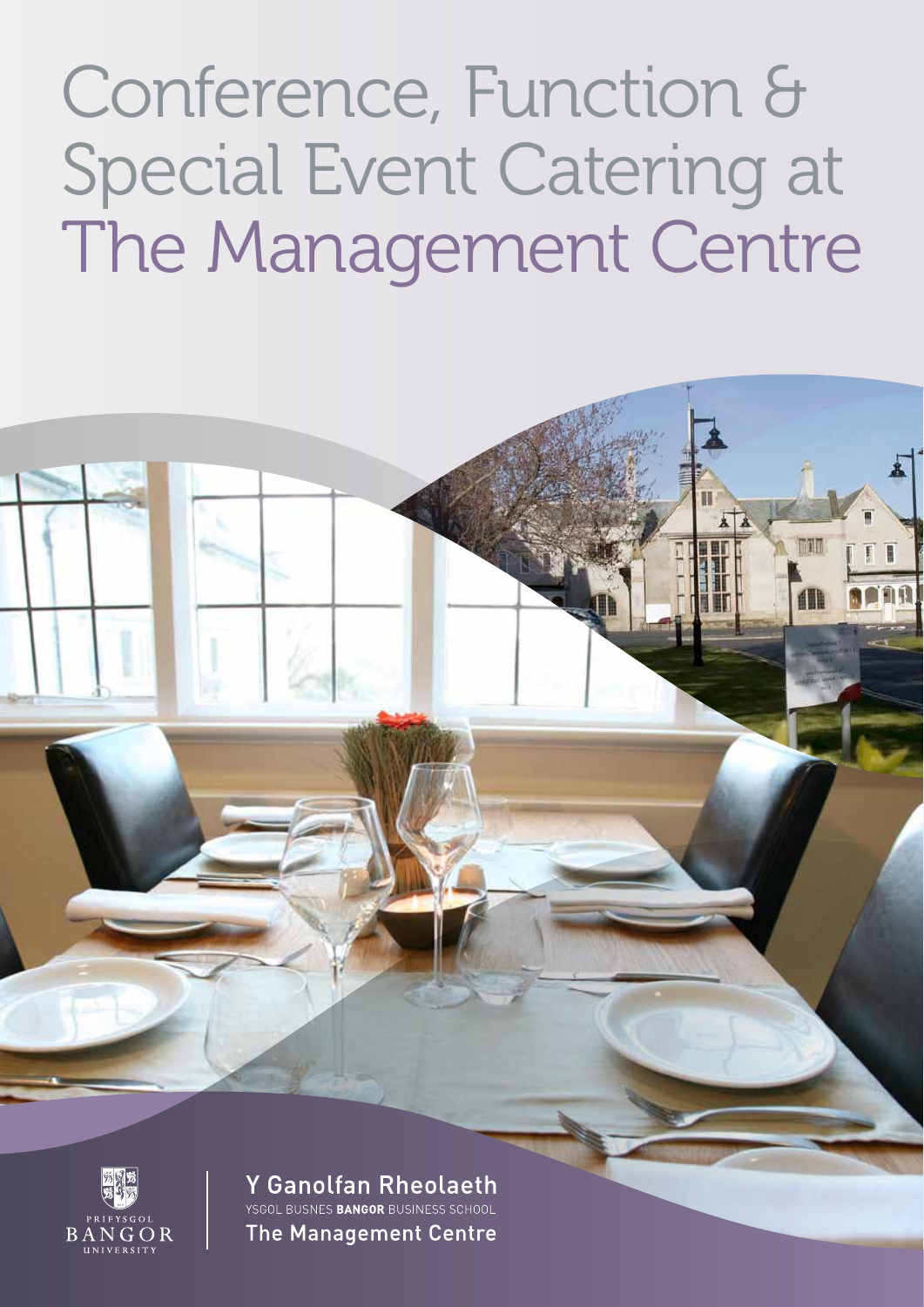# Catering options at The Management Centre, Bangor University

The Management Centre's in-house experienced Catering Team offers a varied selection of catering options for all your conference, function or special event needs.

Our menus capitalise on a range of fantastic seasonal local produce and choices range from our delicious breakfast menu; extensive hot or cold lunchtime buffets; tasty lunchtime specials and bespoke dinner packages.

We also offer drinks and canapé receptions set within our historical Hugh Owen Hall or contemporary Bar Lounge with commanding views across to the Isle of Anglesey.

Bespoke menus are available on request that can be tailored to meet specific dietary requirements and requests and are set within a flexible pricing structure.

### Catering Options

- **01** Breakfast Options
- **02** Corporate Buffet Menus
- **03** Hot Buffet Options
- 04 Canapés
- **05** Special Event Catering
- **06** Beverages
- **07** Drinks Packages
- **08** Weddings
- **09** Booking

## The choice is yours...

For further information or assistance in planning your conference, meeting or event please contact our dedicated Events Team on 01248 365 912 or events@themanagementcentre.co.uk and they will be happy to assist.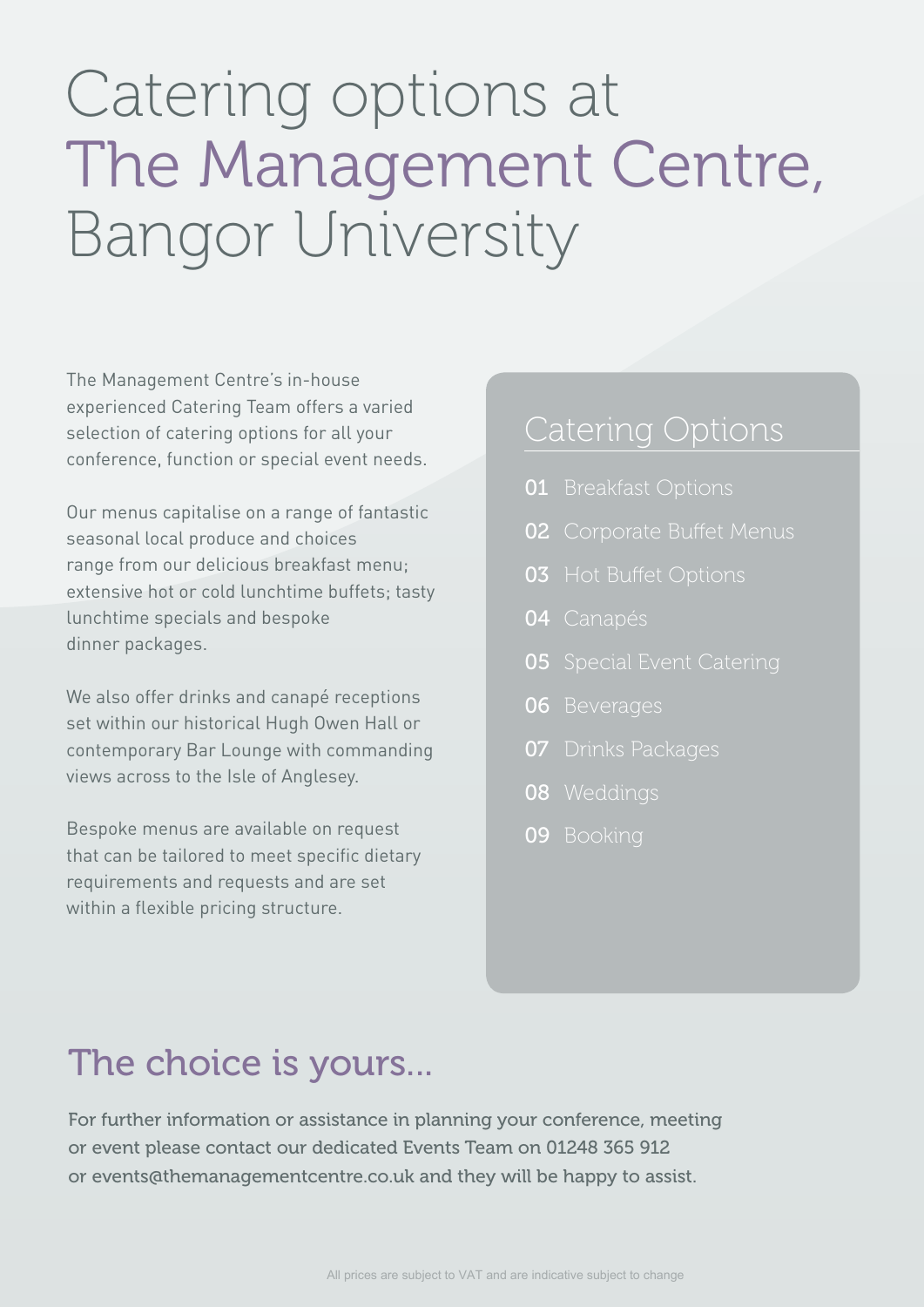# The Management Centre is proud to serve Costa Coffee at Hugh Owen Coffee Shop



Our fully trained Baristas provide a wide range of Costa coffees and speciality teas as well as a selection of breakfast items, light bites, filled sandwiches, cakes and pastries. Open Daily.

### Breakfast Options for your morning event from 8.00 am – 11.30 am

| Freshly Baked Croissants with Butter and Jam (v) <b>EXACT ACT ACT ACT</b> E2.30 per person                              |                  |
|-------------------------------------------------------------------------------------------------------------------------|------------------|
| Selection of Mini Danish's (2 per person) (v) <b>Selection</b> of Mini Danish's (2 per person) (v) and the selection    | £2.10 per person |
|                                                                                                                         |                  |
|                                                                                                                         | £1.56 per person |
|                                                                                                                         |                  |
|                                                                                                                         |                  |
|                                                                                                                         |                  |
| Jug of Fruit Juices 1ltr (approx. 6 glasses per litre) Choice of Orange or Apple <b>Communicate 1991</b> E3.00 per jug  |                  |
| Premium Bottled 'Frobishers' Fruit Juice (Choice of Orange, Apple or Cranberry) <b>ELACCOCCOCCOCCOCCOCCOCCOCCOCCOCC</b> |                  |
|                                                                                                                         | £2.60 per person |
|                                                                                                                         | £2.60 per person |

Breakfast packages for 10 people or more will receive complimentary fresh Orange, Apple or Cranberry Juice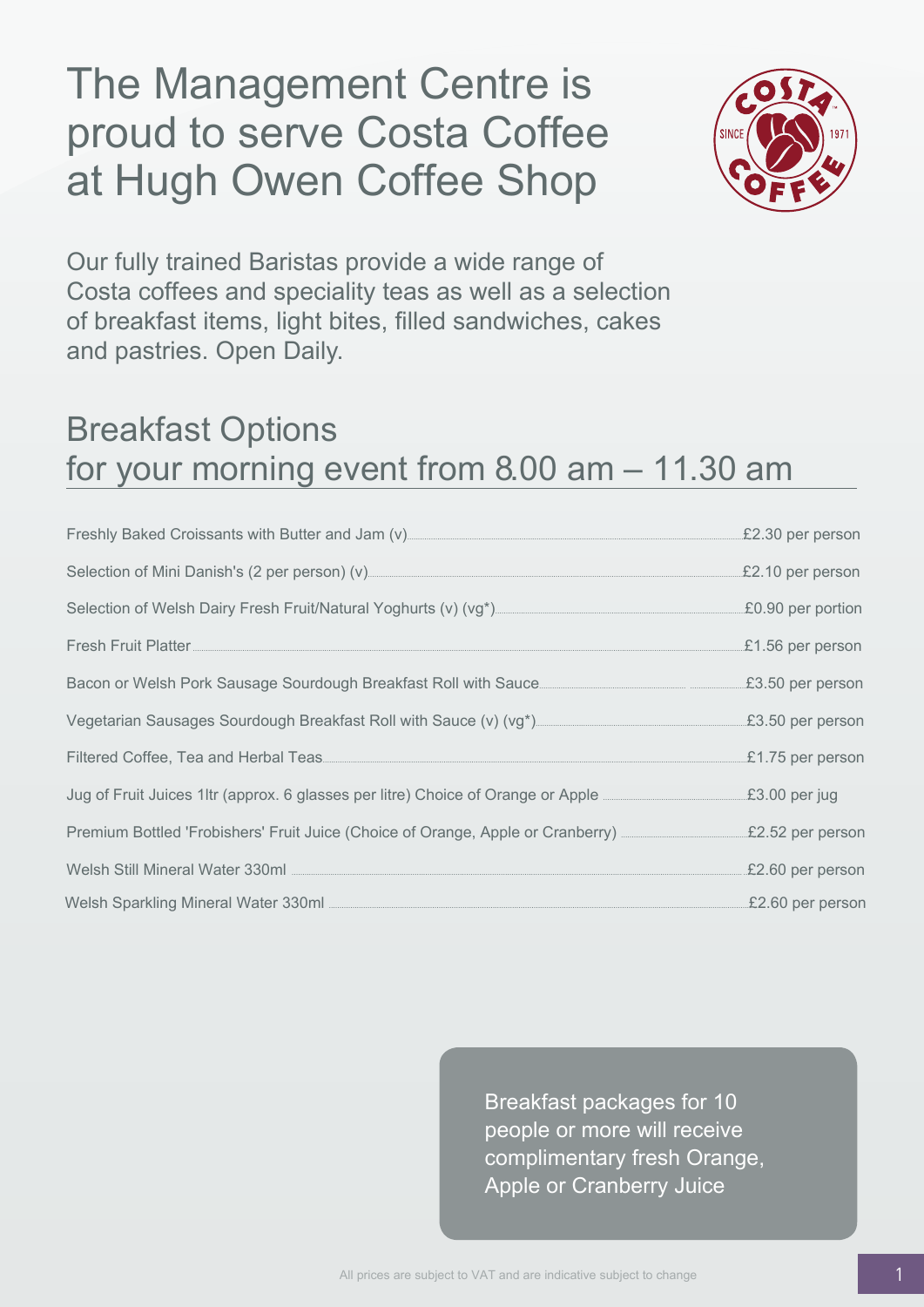### Corporate Buffet Options

All our freshly prepared buffets are available for lunchtime or evening events

| <b>Buffet A</b>                                                                                                                         | £8.50 per person                                          |
|-----------------------------------------------------------------------------------------------------------------------------------------|-----------------------------------------------------------|
| Selection of Sandwiches including Meat,<br>$\bullet$<br>Fish and Vegetarian Fillings (vg*)<br>Hand Cooked Crisps (v) (vg*)<br>$\bullet$ | Seasonal Fruit Platter (vg)<br>Homemade Brownie (v) (vg*) |
| <b>Buffet B</b>                                                                                                                         | £11.00 per person                                         |
| Selection of Sandwiches including Meat,<br>$\bullet$<br>Fish and Vegetarian Fillings (vg*)                                              | Seasonal Fruit Platter (vg)<br>Homemade Brownie (v) (vg*) |
| Pork and Apple Sausage Rolls (vg*)<br>$\bullet$                                                                                         |                                                           |
| Chili Jam and Chutney (vg)                                                                                                              |                                                           |

Afternoon Tea Platter .............................................................................................................................................................................................£11.00 per person

• Freshly Baked Open Scones with Jam and Cream (v)

• Classic Finger Sandwiches (3 Fillings) (vg\*)

• Hand Cooked Crisps (v) (vg\*)

- Macaroons (v)
- Strawberries (vg)

#### Extra's with the contract of the contract of the contract of the contract of the contract of the contract of the contract of the contract of the contract of the contract of the contract of the contract of the contract of t

#### Savoury Savoury Savour Superior Communication of the Sweet

- Welsh Cheeseboard Selection (v) £2.50 per person
- Homemade Fresh Mixed Leaf Salad Bowl (vg) £1.20 per person
- Hand Cooked Crisps (vg) £1.20 per person

- Welsh Bara Brith (1 slice) (v) £1.50 per person
- Freshly Baked Open Scones with Jam and Cream (v) £2.50 per person
- Twin Pack Biscuits £1.00 per person

Add Filtered Coffee, Tea and Herbal Teas for £1.75 per person to any of the above Buffets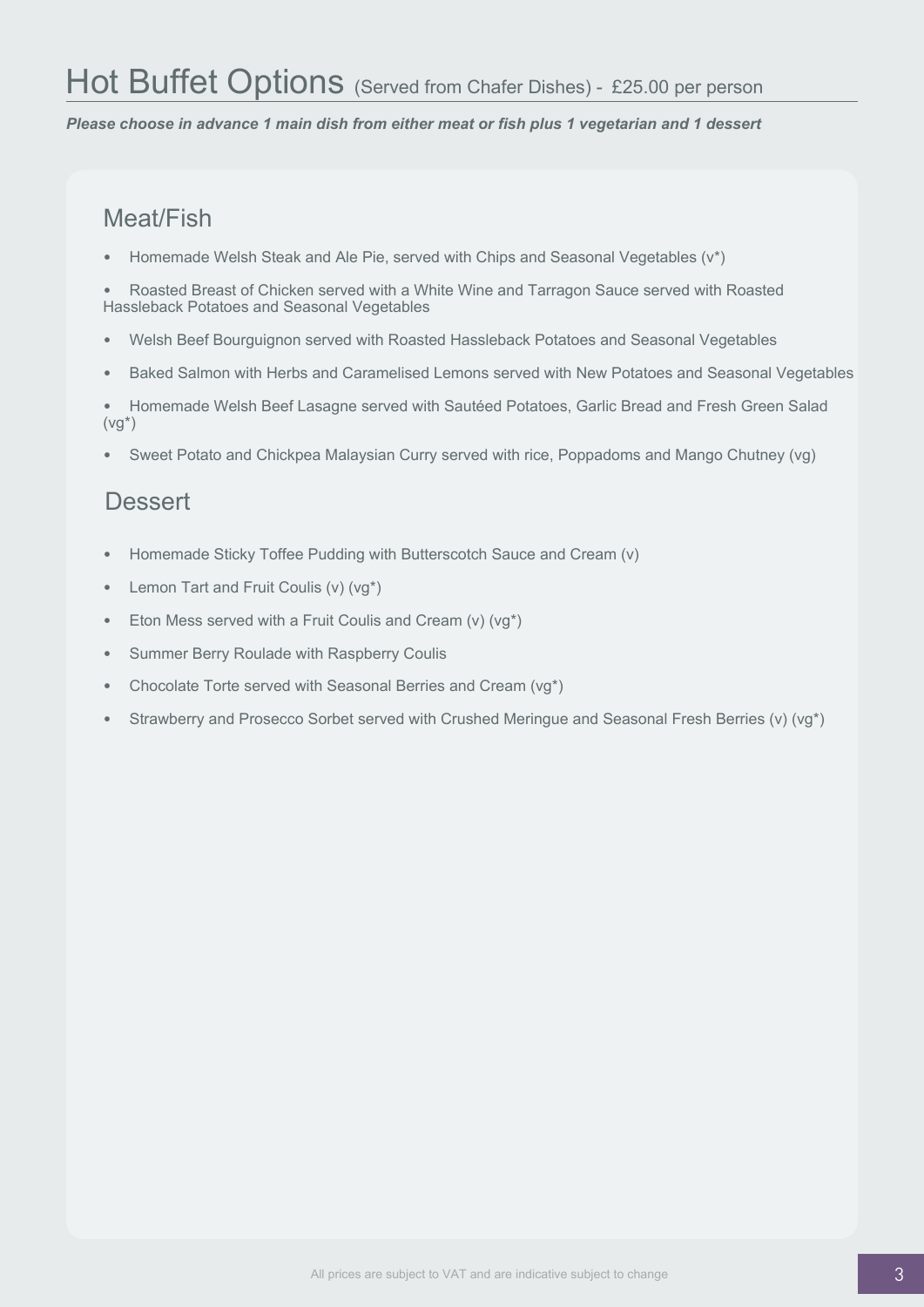# We are able to provide a wonderful selection of hot & cold canapés to suit all palates

Our canapé menus combine local seasonal ingredients and can be as contemporary or traditional as you would like.

Contact us for our current canapés menu

Visit **Page 7** for details of our drinks packages.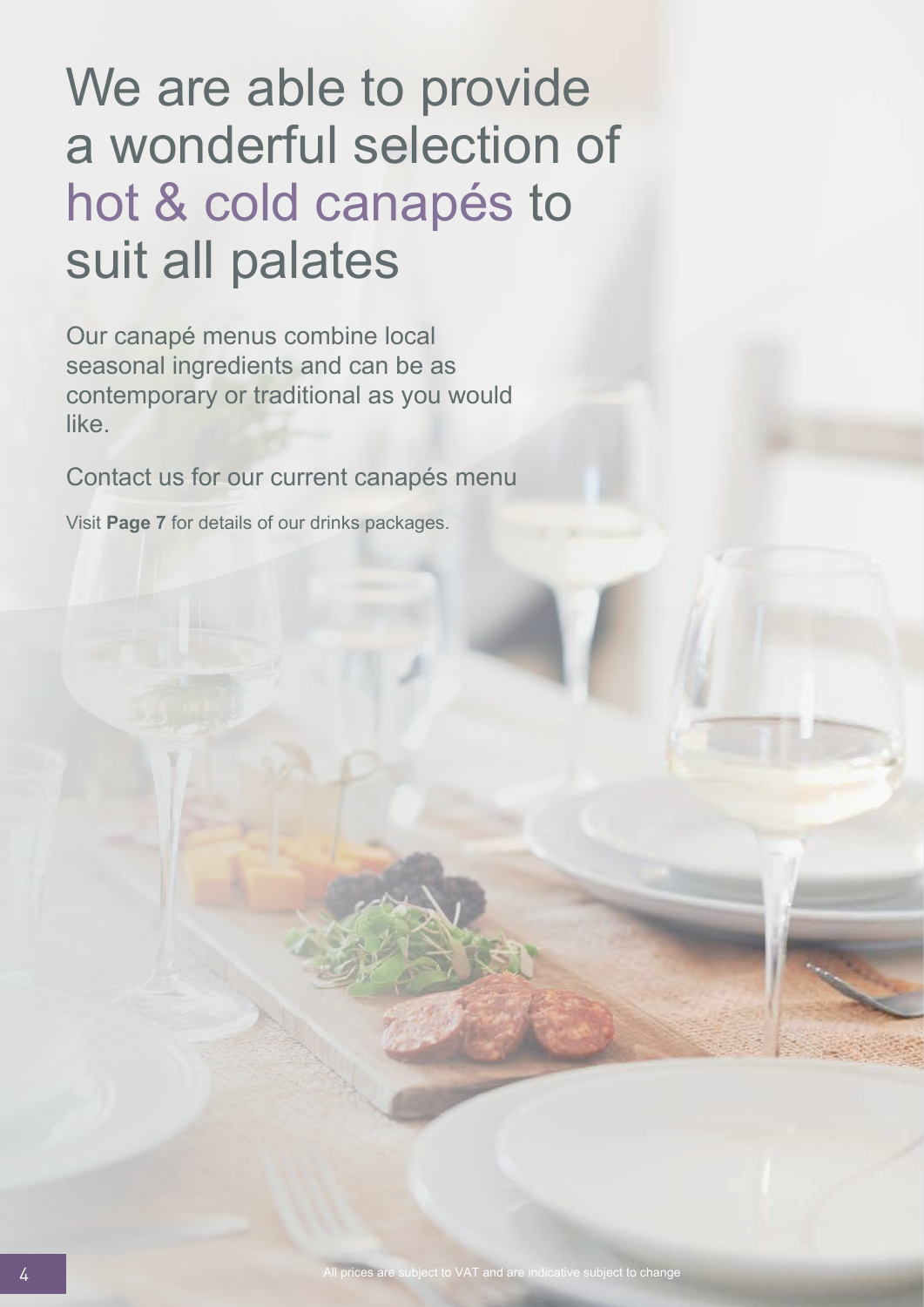# Special Event Catering and Set Dinner Menu Options

Please Choose 1 Starter, 1 Main Course and 1 Dessert to create your own Set Menu and Vegetarian Option.

£25.00 per person 2 Courses, £30.00 per person 3 Courses in our 1884 Restaurant. £48.00 per person 3 Courses Banqueting in Hugh Owen Hall.

(To include Filter Coffee and Truffles, Clothed Banqueting, Tables, Cloth Napkins, all Banqueting Crockery & Glassware)

### Sample Menu

#### **Starter**

- Chicken Liver Pate with Onion Marmalade and Rosemary Crostini (vg\*)
- Leek and Potato Soup, Cream Chive Swirl, Baked Croutons (v) (vg\*) (gf\*)
- Caramelised Onion and Goats Cheese Tart with Balsamic Reduction and Micro Herbs (v)
- Prawn and Smoked Salmon Parcel Dressed with a Horseradish Cream (qf)
- Roasted Vegetable and Brie Filo Pastry served with a Tomato and Herb Sauce (v)
- Prosciutto and Cantaloupe Melon with Rocket and Balsamic Reduction (gf)
- Gilled Peach Panzanella (vg) (gf)

### Main Course

- Roasted Chicken Breast with a White Wine and Tarragon Sauce served with Fondant Potato and Seasonal Vegetables (gf)
- Fillet of Seabass served with a Dill Cream Butter served with Garlic Roasted New Potatoes and Seasonal Vegetables (gf)
- Fillet of Salmon served with Roasted Mediterranean Vegetables, Parmentier Potatoes and a Creamy Tarragon Sauce (gf)
- Wild mushroom and Spinach Pastry Wrapped Roulade topped with a Warm Tomato Salsa served with Garlic Roasted Potatoes and Seasonal Vegetables (vg)
- Welsh Loin of Lamb with Dauphinoise Potatoes, Tender Stem Broccoli, Green Beans and Redcurrant and Mint Sauce (gf)
- Risotto with Porcini Mushrooms (vg)

### **Dessert**

- Chocolate Torte served with a Raspberry and Mango Coulis, Cream (v)  $(vg^*) (gf^*)$
- Sticky Toffee Pudding, Butterscotch Sauce, Vanilla Ice Cream (v)
- Strawberry and Prosecco Sorbet, Crushed Meringue, Seasonal Fresh Berries (gf) (vg\*)
- Homemade Eton Mess with a Mixed Berry Compote, Chantilly Cream (v) (gf) (vg\*)
- Baked Vanilla Cheesecake topped with Raspberries, Clementine's and Pistachios (vg\*)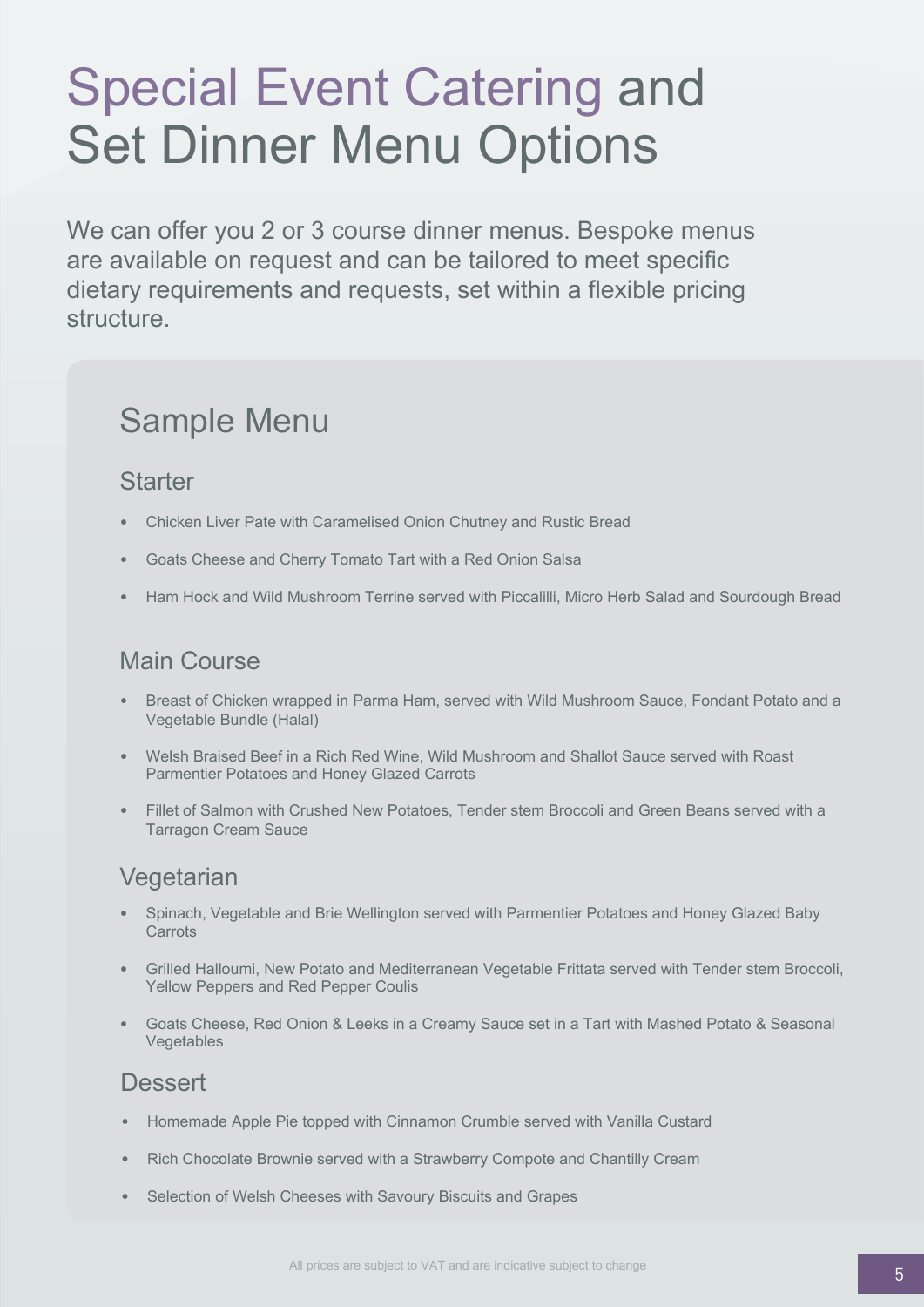### Beverages & Wine List

|                                                                                                                                                                                                                                    | £2.60 per person  |
|------------------------------------------------------------------------------------------------------------------------------------------------------------------------------------------------------------------------------------|-------------------|
|                                                                                                                                                                                                                                    |                   |
| Filtered Coffee, Tea and Herbal Teas <u>Communications</u> of the setting of the setting of the setting of the setting of the setting of the setting of the setting of the setting of the setting of the setting of the setting of |                   |
| Filtered Coffee, Tea, Herbal Teas and Biscuits <u>Campen and Example and Biscuits</u> Content of the State of the State of the State of the State of the State of the State of the State of the State of the State of the State of |                   |
| All above prices are subject to VAT                                                                                                                                                                                                |                   |
| <b>White Wine</b>                                                                                                                                                                                                                  |                   |
| Volandas Sauvignon Blanc 70cl                                                                                                                                                                                                      | £19.95 per bottle |
| <b>Red Wine</b>                                                                                                                                                                                                                    |                   |
| Volandas Cabernet Sauvignon 70cl                                                                                                                                                                                                   | £19.95 per bottle |
| Prosecco                                                                                                                                                                                                                           |                   |
| <b>Glass of Prosecco</b>                                                                                                                                                                                                           | £5.95 per person  |
| Raffaello Prosecco 70cl (serves 6) Glass of Prosecco<br>ABV 11% E25.00 per bottle                                                                                                                                                  |                   |

Prices Includes VAT

A full wine list is available upon request with seasonal drinks to suit your event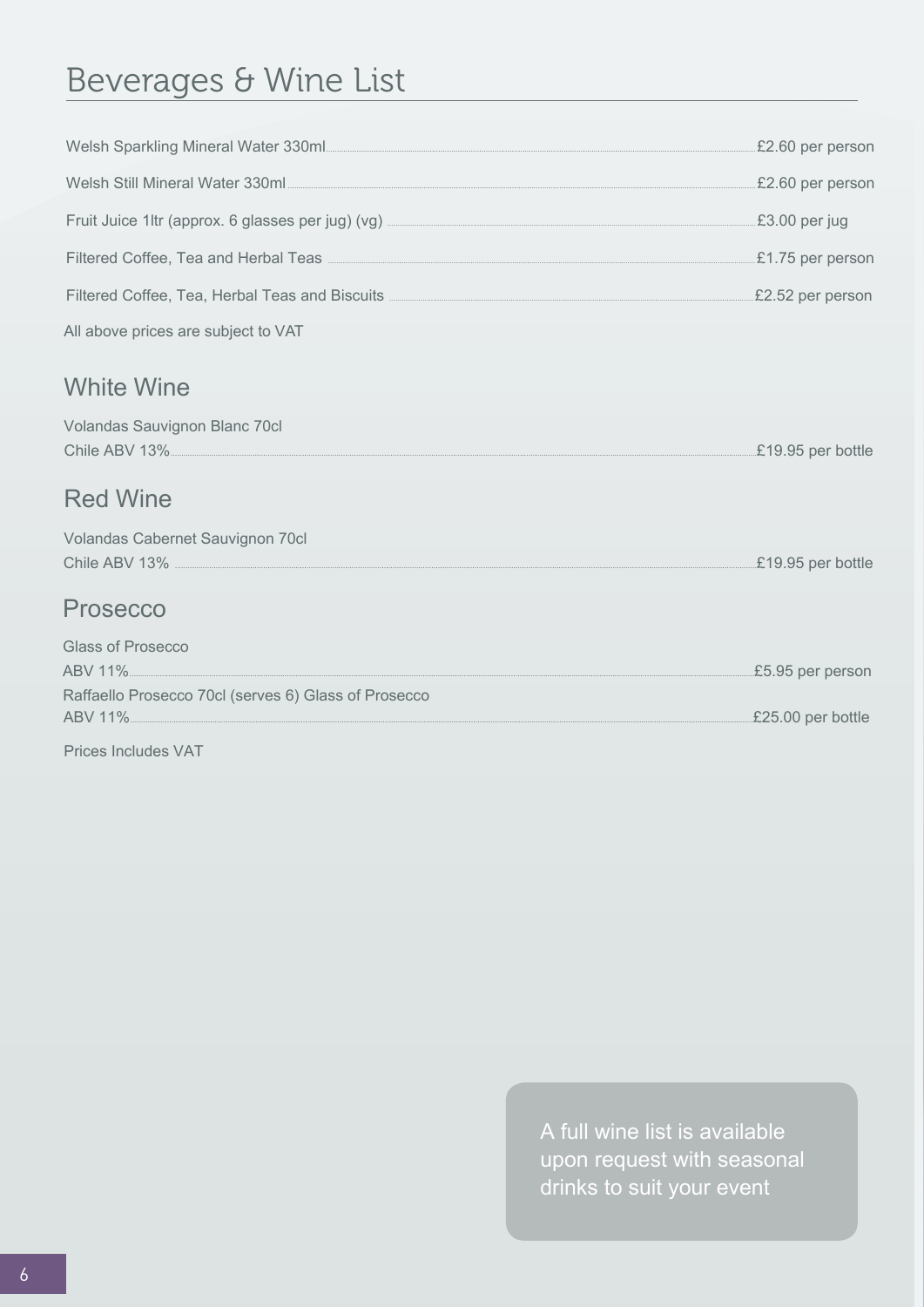# We offer the following drinks packages to compliment your event

- Choice of red, white, rosé wine
- Sparkling wine, Prosecco and **Champagne**
- Seasonal drinks ~ Mulled Wine or Pimms
- Non-alcoholic drinks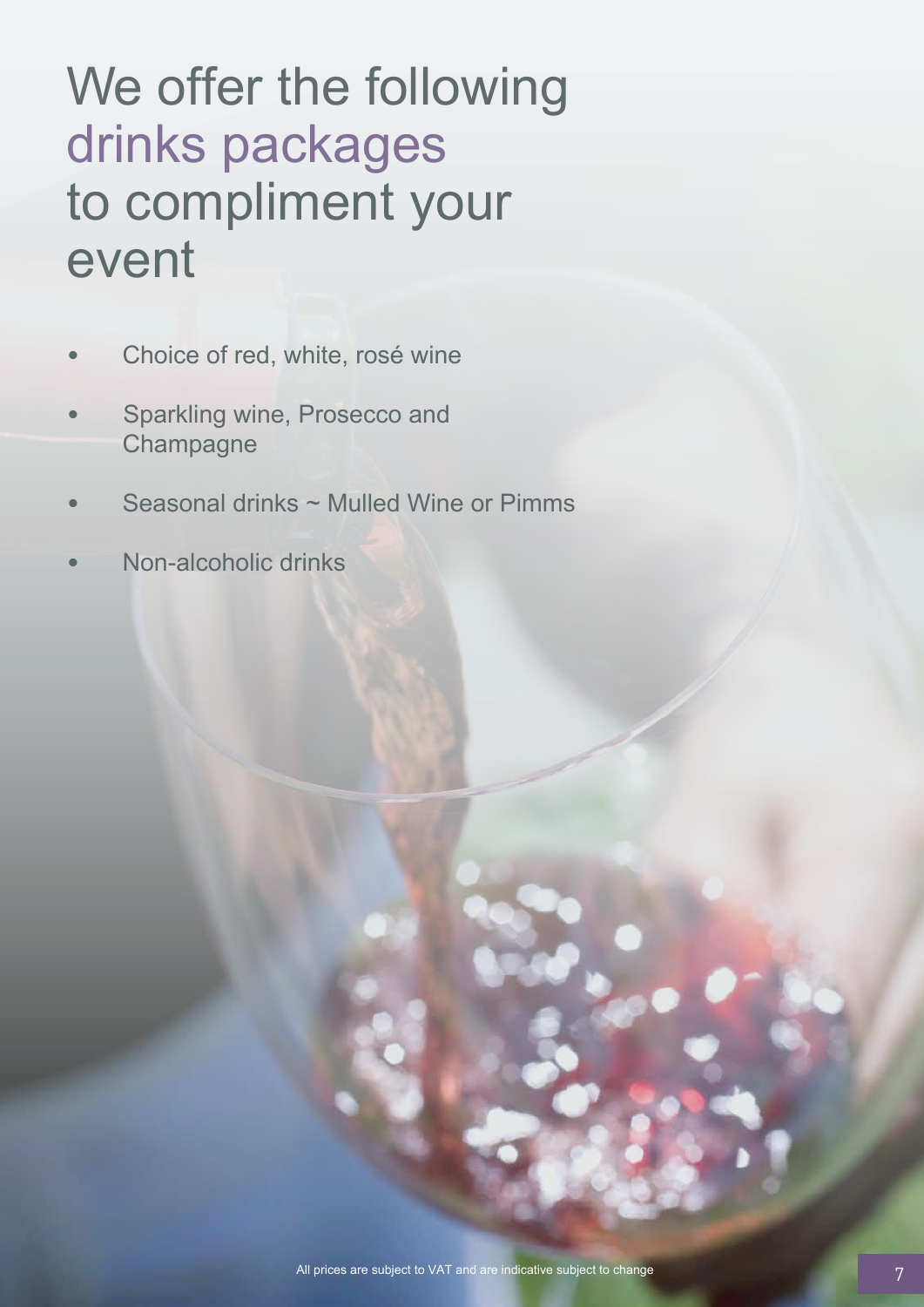# Weddings at The Management Centre, Bangor University

The Management Centre, Bangor University is the ideal venue for a unique special wedding, however big or small...

Celebrate in style in our historical Hugh Owen Hall, a beautiful sensitively restored hall with plenty of character.

Overlooking the Menai Straits and Anglesey, The Management Centre has an outside quadrant that's a perfect backdrop for those important photographs. The quadrant is also the perfect setting for an informal drinks reception on the lawn. We also have a wonderful bar area with outstanding views that can be set up to your exact requirements.

#### Catered Wedding Breakfast Packages

We pride ourselves on being as flexible as possible; with wedding packages from £60 per person.

#### Book a venue visit and meet with the Conference and Banqueting Manager

If you would more information about weddings at The Management Centre or would like to discuss or arrange a visit contact our Events Team on **events@themanagementcentre.co.uk** or **call 01248 365 912**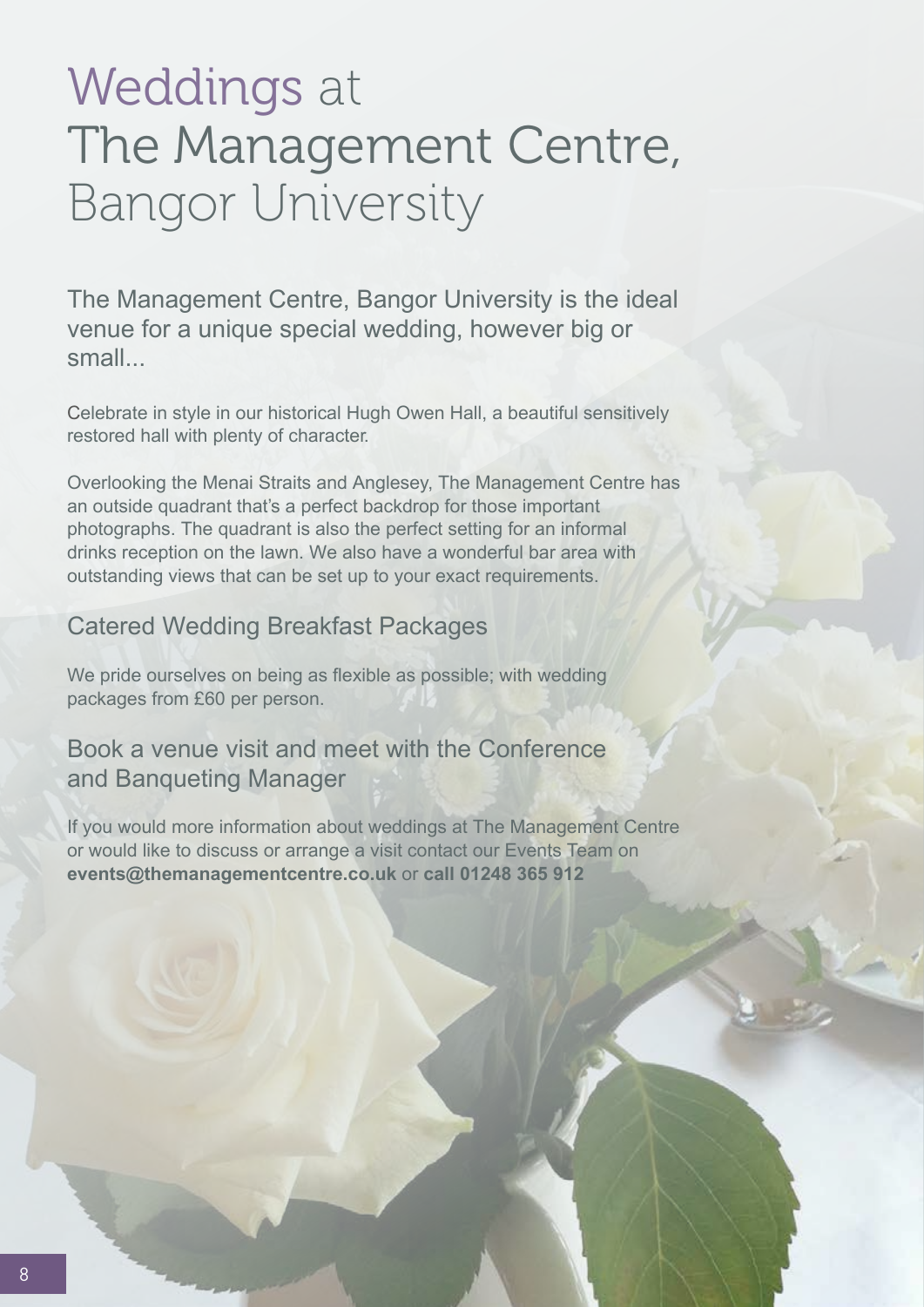Book your Catering Choices by contacting our Events Team via email or telephone

T: +44 (0) 1248 36 5912

F: +44 (0) 1248 36 5947

E: events@themanagementcentre.co.uk

In order to ensure that we can meet your requirements please arrange your booking at least 48 hours in advance of the event.



Y Ganolfan Rheolaeth YSGOL BUSNES BANGOR BUSINESS SCHOOL **The Management Centre**